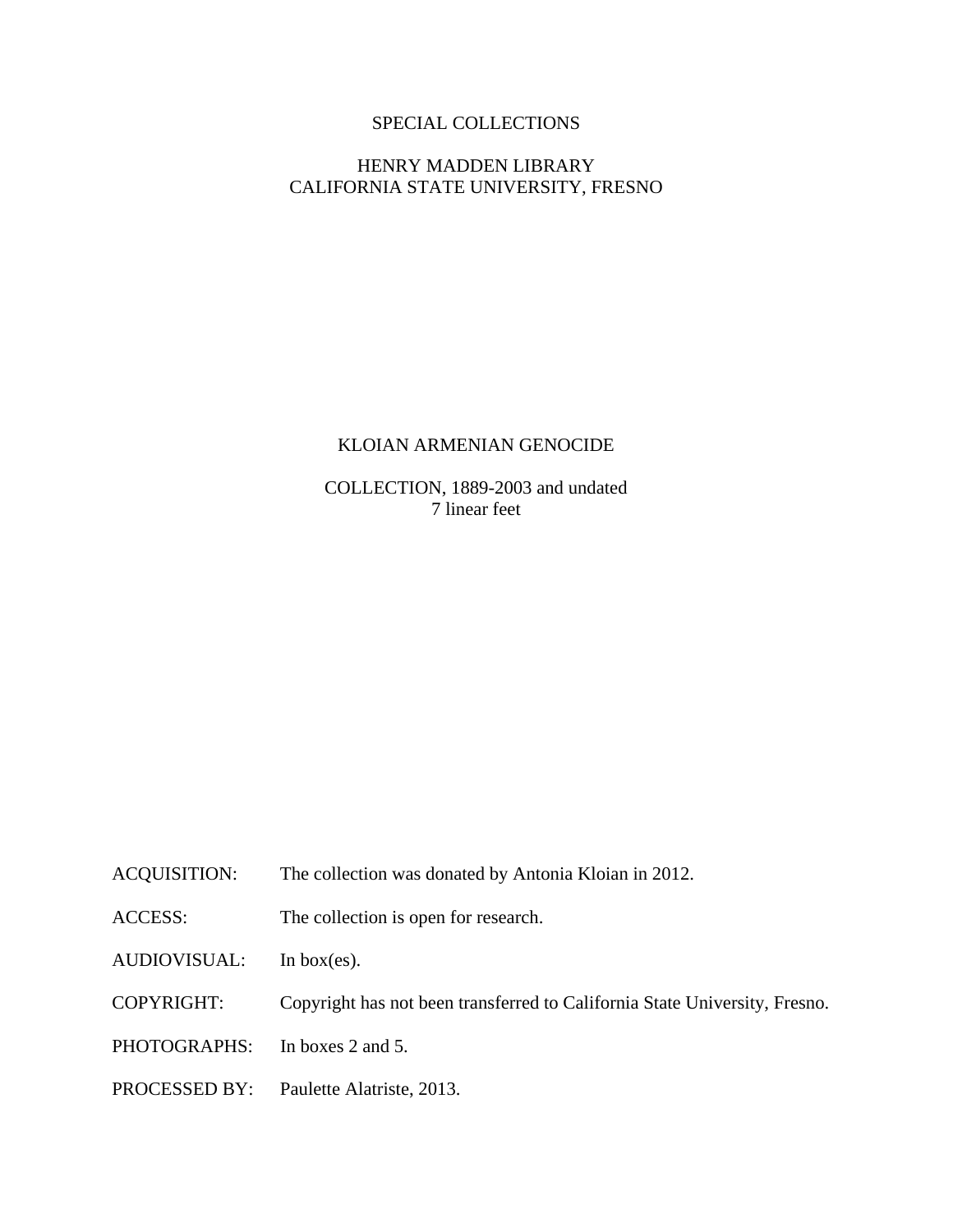## **Background**

Richard Kloian (1937-2010), whose passion for learning and teaching about the Armenian Genocide arose after his father's death in 1976, was the founder of the Richmond, Californiabased Armenian Genocide Resource Center (AGRC). Kloian discovered his father's diary, which told a harrowing tale of genocide survival. It was then that Kloian's life mission became to bring light on the Armenian Genocide. Kloian spent a good part of his lifetime collecting newspaper articles, book chapters, and other materials related to the Armenian Genocide. The focus of the AGRC was on Armenian Genocide documentation, education, and recognition. Through the AGRC, Kloian collected a vast amount of documentation on the Armenian Genocide, helped get long-lost memoirs and documents published, and developed many useful materials for helping locate and acquire historical and current works. He also found films about the Armenian Genocide from around the world and got permission to reproduce them for the general public. Kloian published *The Armenian Genocide: News Accounts from the American Press, 1915-1922*, an important work in bringing together the important documentation of the genocide.

The Kloian Armenian Genocide Collection was initially donated in 2012 to Fresno State's Armenian Studies Program, a widely recognized center for research on the Armenian culture. Richard Kloian's widow donated to the Armenian Studies Program because she wanted his legacy to be continued in an academic setting.

#### **Scope and Content Note**

The Kloian Armenian Genocide collection measures 7 linear feet and dates from 1889 to 2003. The collection is arranged in eight series: Armenian Genocide, Kloian family, Genocide and Holocaust comparisons, Teaching aids, Genocide denial, Refuting the denial, Armenian Genocide Research Center (*AGRC*), The Armenian Genocide: News Accounts from the American Press, 1915-1922, and Audiovisual materials.

The **Armenian Genocide** series (1889-1929), contains articles and chapters from books, newspapers clippings from various newspapers, memoirs from Genocide survivors, case studies, and official government documentation of the Armenian Genocide. Of particular interest is the case study of Anatolia College. The study contains several photographs and illustrates the history of the college throughout the Genocide.

The **Kloian family** series (1905-2003)**,** documents the lives of several Kloian family members, many of whom where directly affected by the Genocide. One of these is Khanoom Plaootzian, Richard Kloian's grandmother. Palootzian was orphaned in the genocide and lived in a Danish orphanage. The file contains correspondence between Richard Kloian and the Danish archives in which information about the genocide and the status of orphans is extensively examined.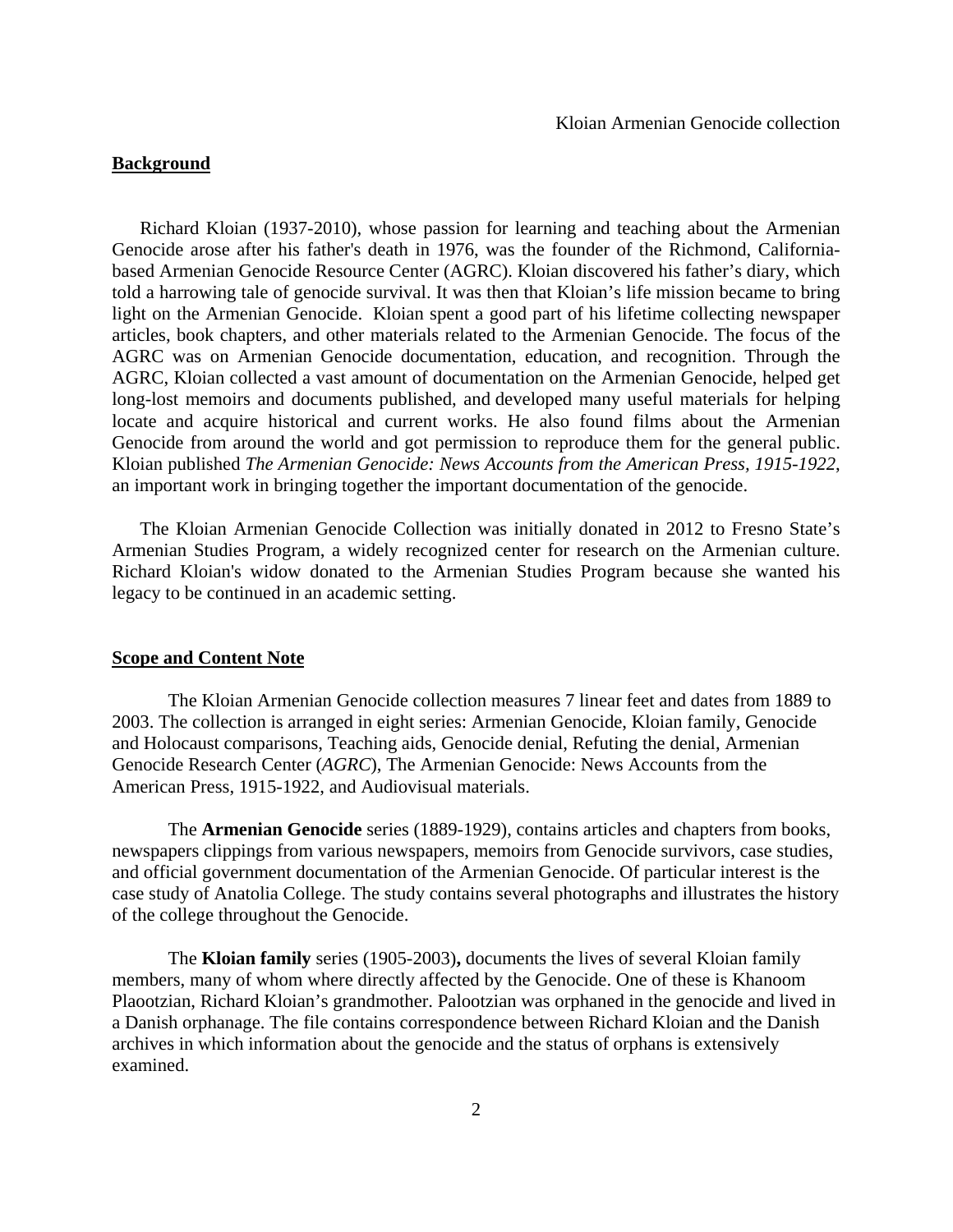## **<u>Scope and Content Note</u>** (cont.)

 The **Genocide and Holocaust comparisons** series (1970-2003), provides various articles documenting the correlation between the Armenian Genocide and the Jewish Holocaust. Of note is the association found between Adolf Hitler and the Armenian Genocide, documented in this series.

 The **Teaching aids** series (1980-1998), was compiled by Richard Kloian to provide a structured way of teaching students the various facets of genocide education, as well as the Armenian Genocide. In this series are several teaching aids varying by topic, such as the Armenian Genocide and the Holocaust. Of particular interest are the folders containing the guide *Facing History and Ourselves*, which weaves all these topics together.

 The **Genocide denial** series (1905-1998), contains several articles documenting the Turkish government's position of denial, including propaganda issued by the Republic of Turkey to downplay human losses during the Armenian Genocide.

 The **Refuting the denial** series (1970-1998), contains various articles, studies, and reviews to directly counter the Turkish position. One such study is the "UC Berkeley incident" which documents the clash between Armenian students and a Middle East Studies professor, who allegedly assaulted the students for speaking about the Armenian Genocide. The file contains the description of the assault as well as police reports and bios of those involved.

 The **Armenian Genocide Research Center (AGRC)** series (1978-1999), contains all the documents from the AGRC, which Kloian founded. This organization provided information about the Armenian Genocide to any party interested. The series contains the official correspondence of the AGRC. Included are letters to government officials and a microfilm index of sources on the Armenian Genocide.

*The Armenian Genocide: News Accounts from the American Press, 1915-1922* series (1979-1998), contains information about Kloian's published anthology on the Armenian Genocide. Included are also collaborations with other authors, drafts of Kloian's book, and photographs, some used in the book, some not.

 The **Audiovisual materials** series (1970-1995), contains DVDs, VHS, audio cassettes and minidiscs. The subject matter ranges from documentaries on the Genocide, to dramatic reenactments of events. This section also contains oral histories of Genocide survivors.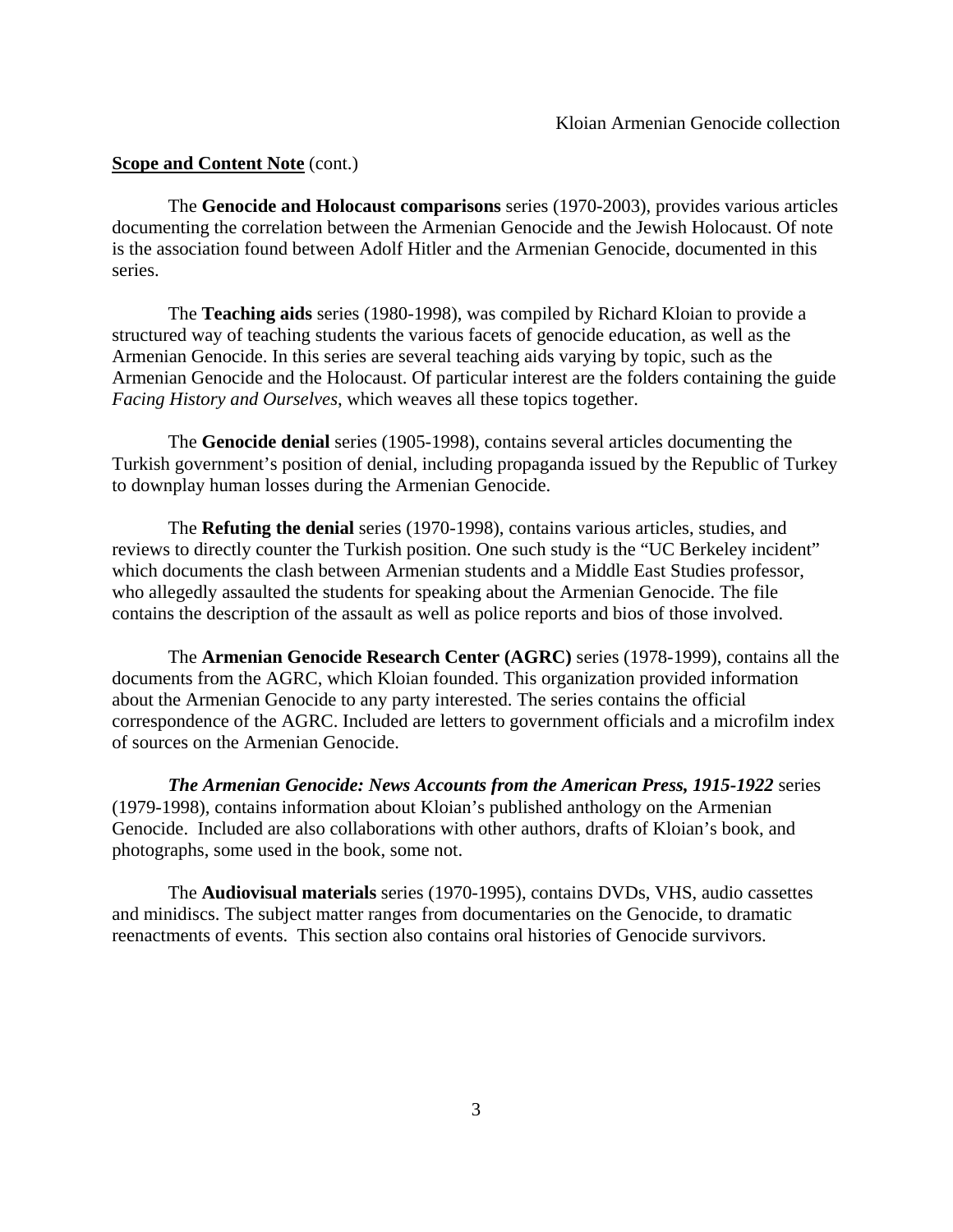Box 1

# **Armenian Genocide**

 Articles and Chapters *Armeniological Studies*, "Stop the Turk!," 1985 *The Armenian Review*, "Genocide: Crime Against Humanity,"1984 *The Armenian Review*, various articles, 1965-1977 Cargass, Harry J. "Interview with Vahakn Dadrian: An expert on the Armenian Genocide*,"* 1987 Dadrian, Vahakn, various articles, 1986-1998 and undated *The Contemporary Review* "The Condition of Armenia" 1896 El-Ghusein, Faiz, "Martyred Armenia," 1918 *The Independent* various articles, 1915-1926 *Harper's Magazine* "Germany in Defeat" 1917 Hovannisian, Richard, "Intervention and shades of altruism during the Armenian Genocide," undated Index to articles appearing in periodicals, undated *The Jerusalem Post Magazine,* "A Genocide Denied," 1999 *The Journal of Armenian Ethnic History,* "Armenian Refugee Women,"1993 *Middle Eastern Studies*, "Correspondence," 1997 *The Missionary Herald,* various articles 1889-1909 1914 1915 1916-1917 1918-1919 1919 1920 1921-1922 1923-1924 1925-1928 1929-1930 1932-1935 1936

*The Missionary Review of the World,* various articles, undated

## Box 2

 *National Geographic Magazine,* "Armenian and the Armenians," 1915 Northcote, Dudley, "Saving Forty Thousand Armenians*,"* 1921 Toynbee, Arnold, "The Treatment of the Armenians in the Ottoman Empire," 1963 Vickery, Bess, "Mount Holyoke: Courageous 1840-1945," 1994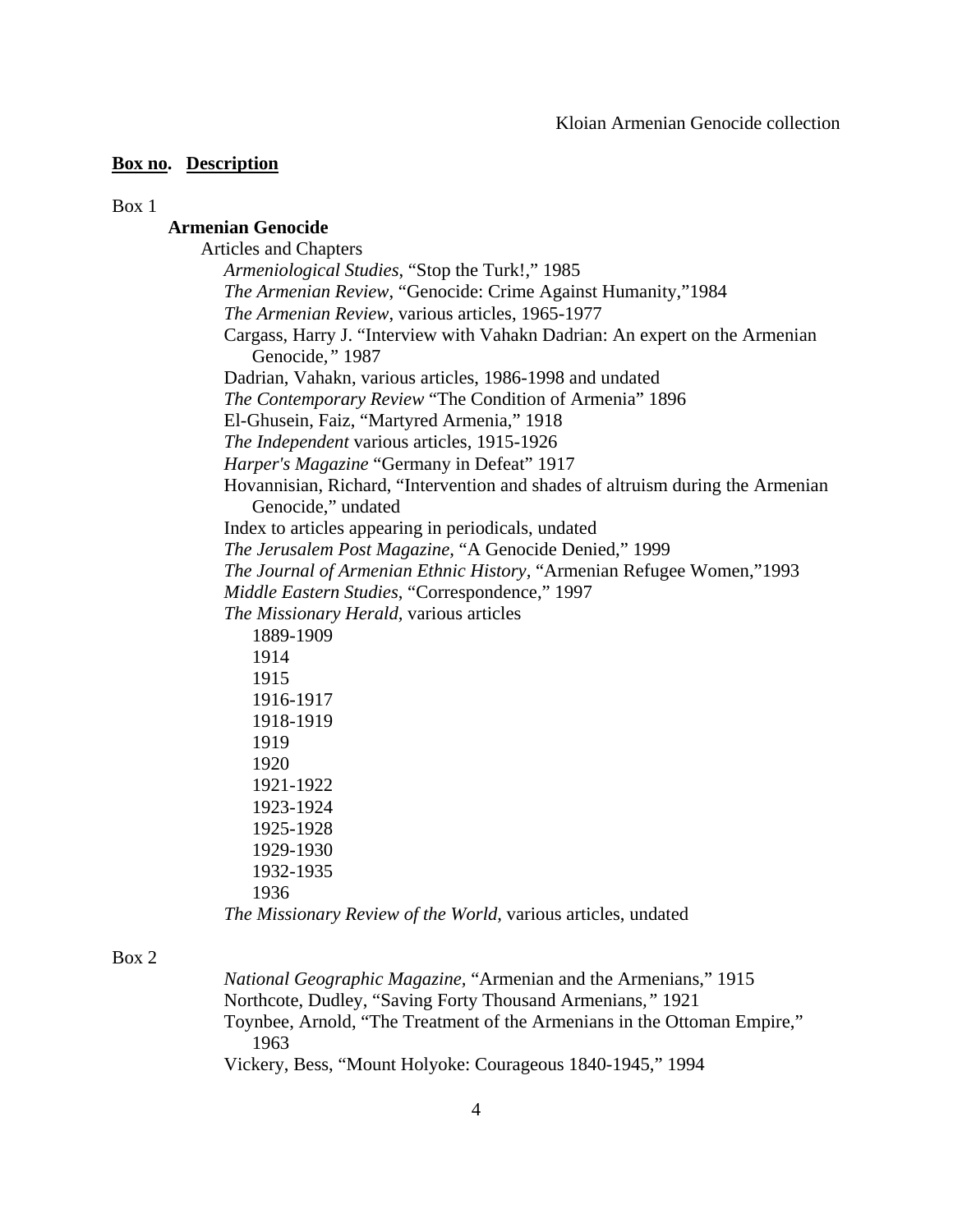| Box $2$ (cont.)                                                               |
|-------------------------------------------------------------------------------|
| <b>Armenian Genocide (cont.)</b>                                              |
| Newpapers                                                                     |
| Armenian Genocide compilation, 1915                                           |
| Imagenes de Armenia, 1996                                                     |
| The New York Times, 1894-1916                                                 |
| The New York Times Index, 1894-1920                                           |
| San Francisco Chronicle Governor Talks again of Armenian Genocide, 1986       |
| Turkish Point of View, newspaper clippings, 1985-1998                         |
| Miscellaneous newspaper clippings, 1915-1923 (3 folders)                      |
| Memoirs                                                                       |
| Clarke, Elaine Morgan, "Reflections on a Life" undated                        |
| Genocide Project Exhibit Catalog "Eyewitness Accounts," 1915-1923             |
| Graffan, Mary L. "Miss Graffans Own Story," 1919                              |
| Lambert, Rose, "Hadjin and the Armenian Massacres", 1911                      |
| Morgenthau, Henry, Ambassador Morgenthau's Story, 1917, 1990                  |
| Nigogossian Memoirs, "untitled" 1915-1929                                     |
| Pazeian, Rose," Life with Father 1905," 1997-2000                             |
| Sivas, Makroohi "Makroohi of Sivas," undated                                  |
| Von der Goltz, Freiherr, History of the Ottoman Empire, 1911                  |
| Case studies                                                                  |
| Anatolia College, 1940                                                        |
| Musa Dagh, undated                                                            |
| <b>Official Government Papers and Source Indexes</b>                          |
| Affirmation of the Armenian Genocide, Canada, 1999                            |
| American Congressional Record, 1984                                           |
| Great Britain Foreign Office, "British and foreign state papers," 1817-1934   |
| Harbord, James G., "Report of the American Military Mission to Armenia," 1919 |
| Prosecution papers, "Turkish Military Tribunal," 1997                         |
| Secretary State of Canada, "Report to Council of Armenian Claims," 1932       |
| Secretary State of Canada, "Canadian Proclamation acknowledging Armenian      |
| Genocide," 1988                                                               |
| Various U.S. documents from 1890-1923, 1985                                   |
| Viscount Bryce, "The Treatment of Armenians in the Ottoman Empire:            |
| Documents presented to Viscount Grey Falloden," 1915-1916                     |
| Resources                                                                     |
| Armenia Project "Vital Statistics 1900-1939," 2002                            |
| Armenian population distribution, 1914                                        |
| Armenian Genocide-era maps, undated                                           |
| Armeniangenocide.org reference section, 1998                                  |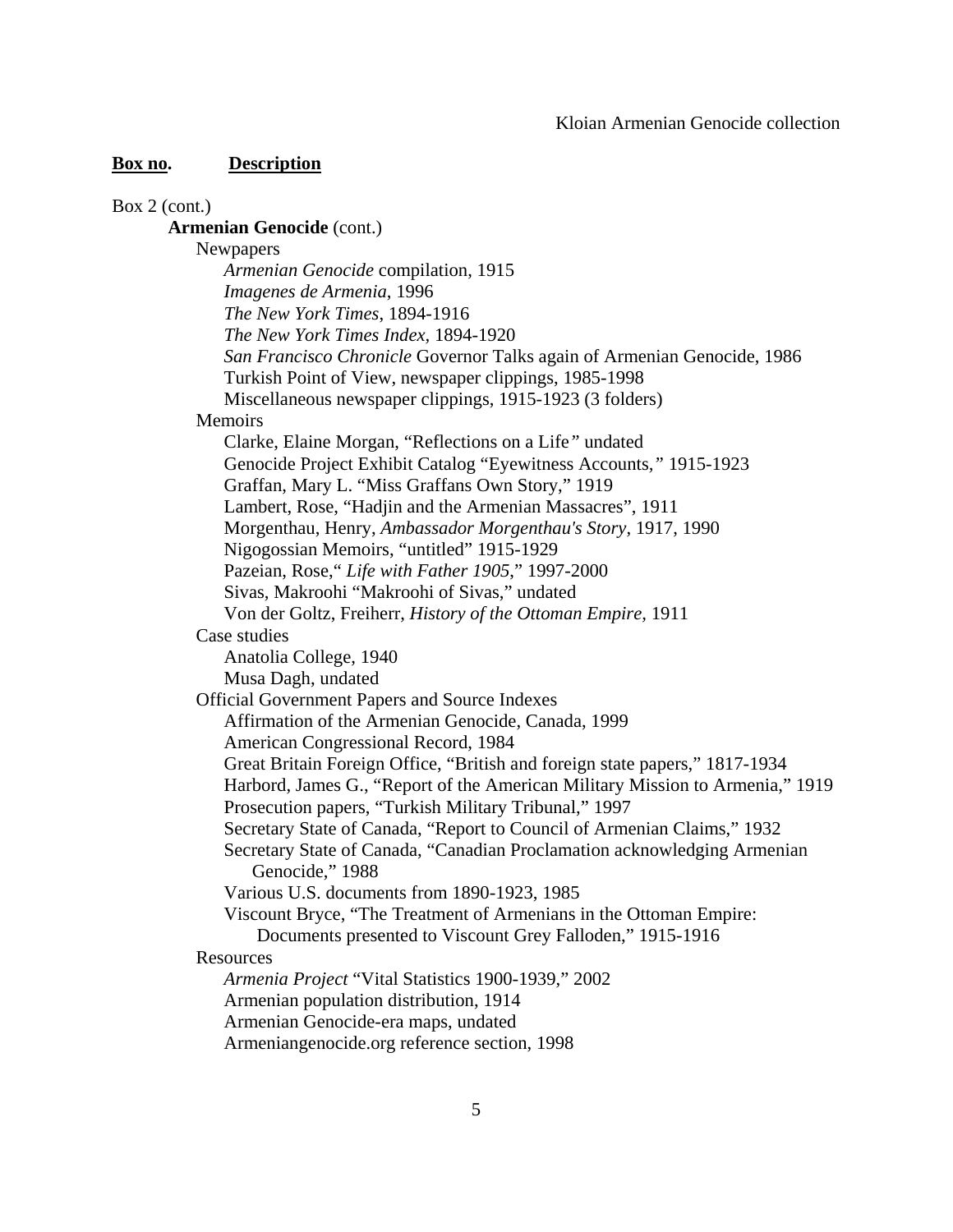#### Box 3

## **Armenian Genocide** (cont.)

Resources (cont.)

Armenian human losses during the Genocide, undated *The Armenian Genocide and the West* bibliography, undated Ellis Island immigration ledger, 1919 *Genocide in Our Time: An Annotated Bibliography*, 1992 Microfilm and microfiche of the Armenian Research Center, 2002

#### **Kloian Family**

Kloian, Ardash, 1998 Kloians from France, 1931, 1943, 1970, 1980, 1986-2006 and undated Kloian, Richard, 1963-1976, 1981-1993, 1998 and undated (2 folders) Nigosian, Doris, 1924, 1943, 1989, 1993, 1996 Palootzian, Khanum, 1996-1997 Family photos, 1880, 1910, 1920-1928, 1946 and undated

#### **Genocide and Holocaust comparisons**

 Charny, Israel "Denying the Armenian Genocide*,"* 1993-1998 Dadrian, Vahakn, "Genocide as a Problem of National and International Law,"1989 Furman, Harry, "The Holocaust and the Genocide, an anthology," 1983 *Genocide,* "Issues, Approaches, Resources," 1987 Genocide psychology, miscellaneous articles, 1990-2001 Hitler and the Armenian Genocide, undated *Holocaust and Genocide Studies,* complete journal, 1986-1997 The Holocaust Restitution Movement*,* 2001 Jacobs, Steven, *"*Genesis of the Concept of Genocide," undated Other genocides, 1982-2003 Ratzel, Friedrich, "A biographical Memoir," 1961 *Perspective on Ratzel's Political Geography*, 1983 *Yale Journal of International Law* Historical Interconnections between the Armenian Genocide and the Jewish Holocaust, 1998 Miscellaneous Holocaust articles, 1993-2006

### Box 4

## **Teaching aids**

Armenian Genocide teaching guides, 1982-2001 (9 Folders) *Facing History and Ourselves* teaching guides, 1985-1992 (2 Folders) Hitler and the Genocide teaching guides, 1991-2001 (4 Folders) Holocaust teaching guides, 1985-2002 (5 Folders)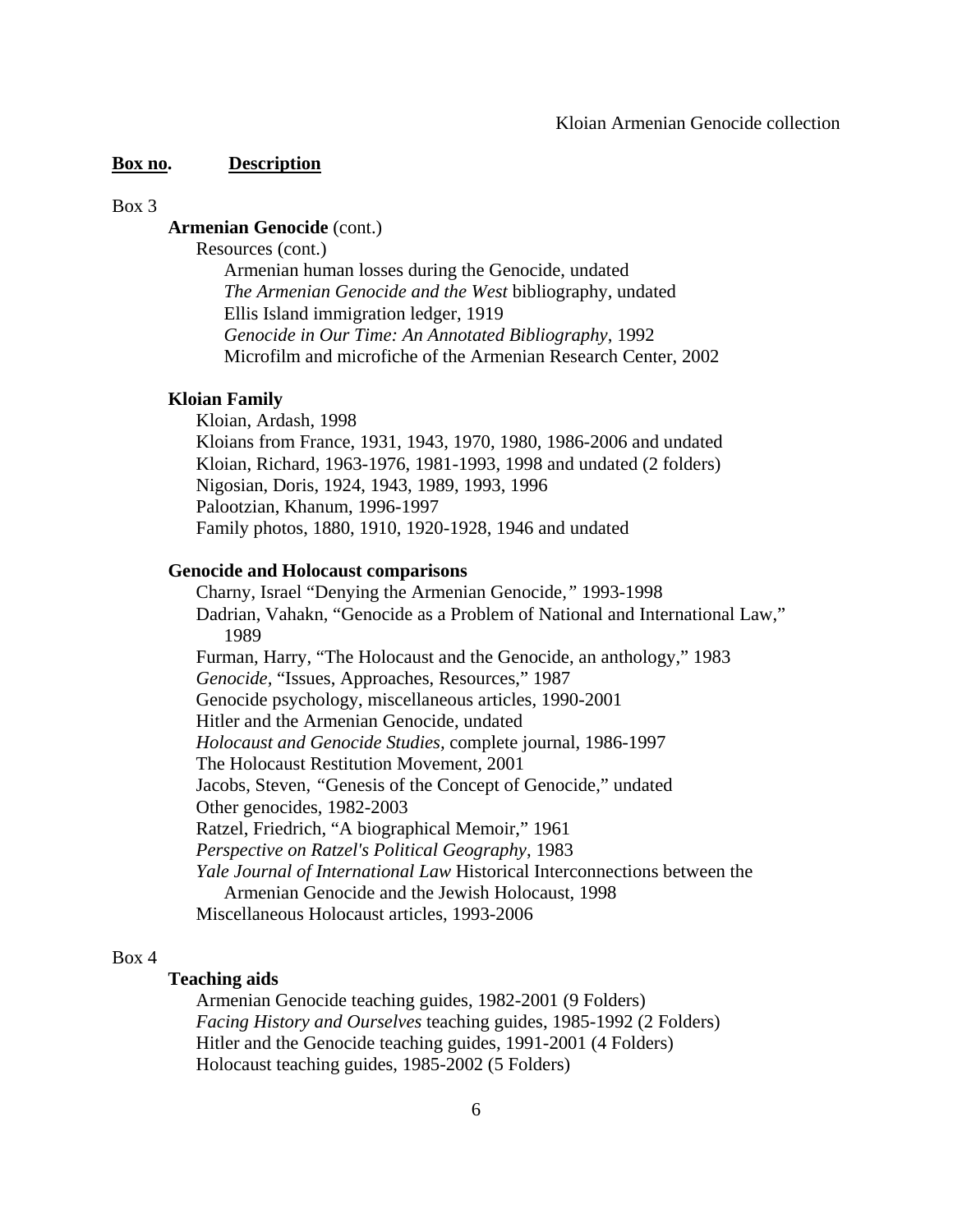### Box 4 (cont.)

## **Teaching aids** (cont.)

 Other genocides teaching manuals, 1993-2002 (5 Folders) *What is Genocide?* teaching guides, 1999 (3 Folders)

## Box 5

# **Genocide denial**

*Armenian Allegations Myth and Reality*, 1986 Armenian propaganda against Turkey, 1980 Berkeley incident of denial, 1998

 Charny, Israel W. and Daphna Fromer, "Denying the Armenian Genocide: Patterns of Thinking as Defense Mechanisms," *Patterns of Predjudice*, 1998

Toriguian, Shavarsh *The Armenian Question and International Law,* 1973

*The Turko-Armenian Question: The Turkish Point of View,* 1919

 Weems, Samuel *Armenia: Secrets of a "Christian" Terrorist State,* 2002 Miscellaneous, 1991-1998

#### **Refuting genocide denial**

 Housepian, Marjorie, *A Commentary Report: The Unremembered Genocide*, undated Evidence against the Turkish position, 1915, 1921, 1941, 1986-2002 and undated (2 folders)

 *Recovering History and Deconstructing Denial*, 1998 Refuting genocide denial articles, 1983-1990, 1998-2001 and undated (2 folders) Turkish denial in the newspapers, 1946, 1978-1986, 1990, 1996-1999 Turkish government position articles, 1996-1997, 2001 and undated *The Turkish State and History*, 1895, 1948, 1965, 1984, 1996-1999 *What Genocide? What Holocaust?*, undated

## **Armenian Genocide Research Center (***AGRC)*

 Letters to Government officials, 1985, 1998-2002 Letters from Richard Kloian, 1985, 1997-2000, 2006-2007 Letters to Richard Kloian, 1982, 1985-1986, 1997-2008 and undated (2 folders) Publications of the AGRC, 1984, 1998-2001 and undated

#### Box 6

### *The Armenian Genocide: News Accounts from the American Press, 1915-1922*

Collaboration with other authors, undated

 Copies of newspaper clippings used in book, 1895, 1909, 1913-1922, 1980-1981, 1993 (2 folders)

Letters and endorsement articles, 1981-1989, 1995-1998, 2003

Kloian's select compilation of articles from the *Missionary Herald*, 1916